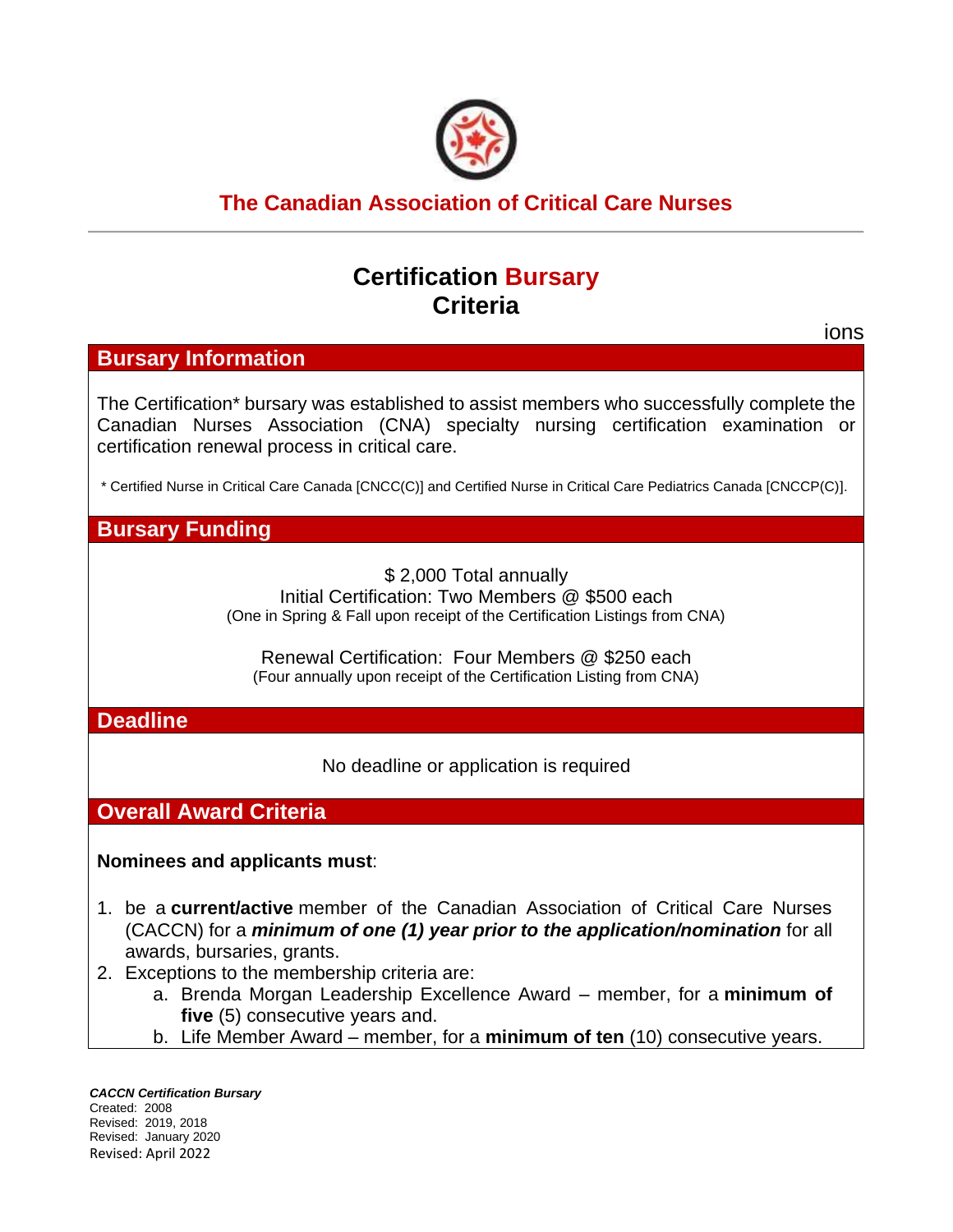- 3. be licensed to practice nursing in Canada.
- 4. complete the application/nomination via the online award, bursary, and grant submission system.
- 5. provide signed applications and/or nomination letters (physical or electronic signatures accepted), where required.
- 6. provide contact information for applicants, nominees and those providing character references, chapter and/or national involvement, to verify authenticity, where required.

## **Award Specific Criteria**

### Recipients **must:**

- 1. be an active CACCN member for one year regardless of when the applicant wrote or renewed certification.
- 2. be an active CACCN member at the time of the certification draw.
- 3. provide the Canadian Nurses Association (CNA) with permission to release contact information to CACCN at the time of examination registration/payment.
- 4. successfully complete the certification examination or certification renewal process with the Canadian Nurses Association (CNA).
- 5. be included on the Canadian Nurses Association successful certification/renewal list.
- 6. not be in receipt of funding from an alternate source: employer, nurse education fund, nursing organization or other bursary/bursaries specific to specialty nursing certification.

#### **Bursary**

- 1. Initial Certification (Adult or Paediatric)
	- a. One recipient: Spring ‐ \$500
	- b. One recipient: Fall \$500
- 2. Renewal Certification (Adult or Paediatric) a. Four recipients annually - \$250/each

Bursaries will be awarded upon receipt and review of the Canadian Nurses Association Specialty Certification lists confirming successful examination or renewal completion and verification of membership status.

#### **Draw Process**

*CACCN Certification Bursary* Created: 2008 Revised: 2019, 2018 Revised: January 2020 Revised: April 2022